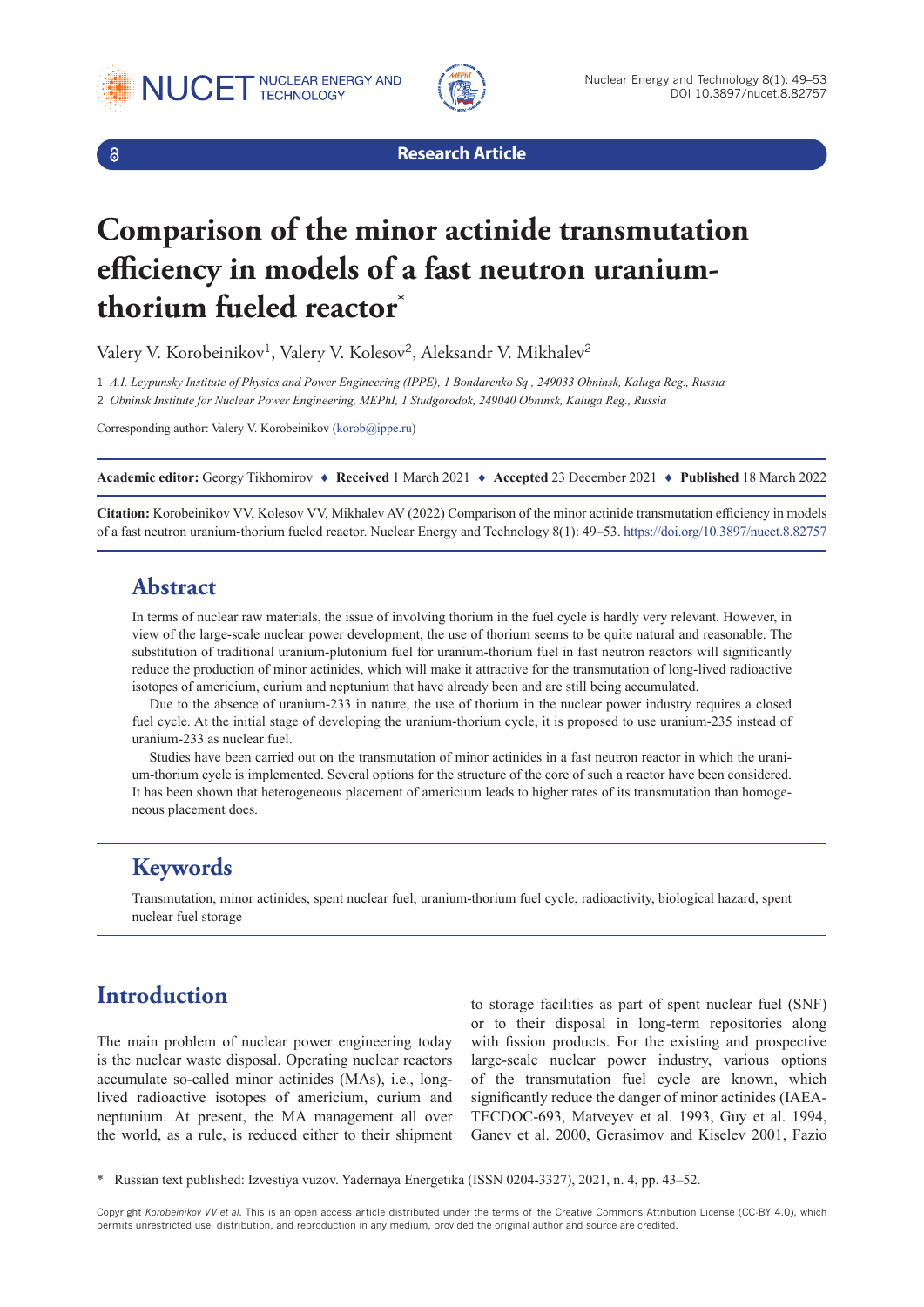et al. 2013, Kazansky and Romanov 2014, Ivanov et al. 2018, Popov et al. 2018, Korobeinikov et al. 2019).

Up to now, there has been no long-term MA management strategy chosen in any country of the world. Such technologies are being improved and appear to be competitive options for the foreseeable future.

The strategic direction of the nuclear power development in Russia is the nuclear fuel cycle closure based on fast reactors and the reuse of U, Pu and other transuranium elements from SNF of operating reactors.

Russia has accumulated significant experience in reprocessing SNF from thermal reactors. Until now, the reprocessing of SNF from thermal reactors at the RT-1 plant has been accompanied by the release of oxides of uranium, plutonium and neptunium. The long-lived americium radionuclides (241Am and 243Am), along with fission products, remain in high-level waste (HLW). The long-term radiation hazard of the HLW actinide fraction exceeds the radiation hazard of fission products, and its immobilization requires matrices that are especially resistant to leaching.

The separated plutonium, which is supposed to be used for the MOX fuel fabrication, is currently in storage. At the same time, long-term storage of plutonium leads to a deterioration of its isotopic composition, to the loss of its energy value, which is determined by the fissile isotopes  $(^{239}Pu+^{241}Pu)$ , as a result of  $\beta$ -decay of <sup>241</sup>Pu, which leads to the formation of <sup>241</sup>Am. The increased content of <sup>241</sup>Am in the separated plutonium will complicate its subsequent management (due to the increased heat release and deteriorated radiation characteristics, increased photon and neutron dose rates). For the MOX fuel fabrication, it will be necessary to purify plutonium from americium. As a result, an americium storage facility will appear at the reprocessing plant, and the question will arise: what is to be done with it? Currently, there are two approaches to solving this problem:

- 1. vitrification of americium together with fission products, followed by final burial in geological formations; and
- 2. transmutation in reactor systems, which is relevant in terms of reducing its accumulation during the operation of existing thermal neutron reactors.

However, experts still cannot agree on this issue. The main reason for the accumulation of americium is the long-term storage of SNF from thermal reactors.

This paper investigates the possibility of using fast neutron reactors operating in a closed uranium-thorium nuclear cycle for the transmutation of MAs. In particular, the neutronic aspects of solving this problem are studied.

## **Approaches to minor actinide transmutation and their analysis**

Interim SNF storage is much cheaper than reprocessing. However, there is no proof of the safety of long-term SNF storage. In addition, over time, it becomes necessary to build new storage facilities. For example, the SNF storage facility in Zheleznogorsk commissioned in 2011 (if the current rate of irradiated fuel accumulation continues) will be filled by about 2070. The strategic direction for the nuclear power development in Russia is that fast and thermal reactors will operate in pairs, implementing a twocomponent nuclear power development option (Alekseev et al. 2016). It is obvious that, even before the transition to fast reactors, the recycling of nuclear materials should be arranged. It will be inevitably necessary to deal with fractionation and isolation of MAs, and look for options for their transmutation or combustion in the fuel cycle.

The problem of SNF management is also of international importance. Countries that are starting to develop nuclear power do not want to build reprocessing capacities on their own territories: most of them prefer to give fuel to the supplier of nuclear technologies for reprocessing. Some countries plan to dispose of radioactive waste on their territories while others cannot afford it but they are ready to pay for disposal services. Thus, a complex service is currently in demand, including SNF reprocessing, fresh fuel fabrication and MA disposal.

## **Thorium fuel cycle**

Depending on the price of uranium, as well as the cost of recycling nuclear materials and the costs of implementing the back-end, the thorium fuel cycle may also be commercially attractive in the future. However, until now, this technology has not yet reached a commercial level that would allow free access to the market. Only India is currently focusing on this fuel cycle option (Alekseev and Zaitsev 2014).

Successful full-scale demonstration tests of this reactor technology carried out in the past indicate that there are no insurmountable technical difficulties associated with the use of thorium fuel and the fuel cycle in both existing and evolutionary light water reactors. However, reprocessing and refabrication of uranium-thorium fuel still requires a large amount of research and development work, including the implementation of remote fuel fabrication systems and the provision of sufficient radiation protection and nonproliferation measures as well as industrial infrastructure. So far, there are no research, design and license materials that would allow the use of thorium fuel in existing types of reactors for the short term.

Options for the use of thorium fuel in a closed nuclear fuel cycle based on light water or heavy water reactors, alone or in combination with fast reactors, look more attractive in terms of efficient use of resources. The Generation IV International Forum (GIF) considers molten-salt-cooled reactors with a uranium-thorium fuel cycle as a possible long-term alternative to fast reactors with a uraniumplutonium fuel cycle. However, <sup>233</sup>U fully recyclable thorium can be implemented only in the long term, as it still requires a significant amount of research and development work as well as feasibility studies to prove its economic viability.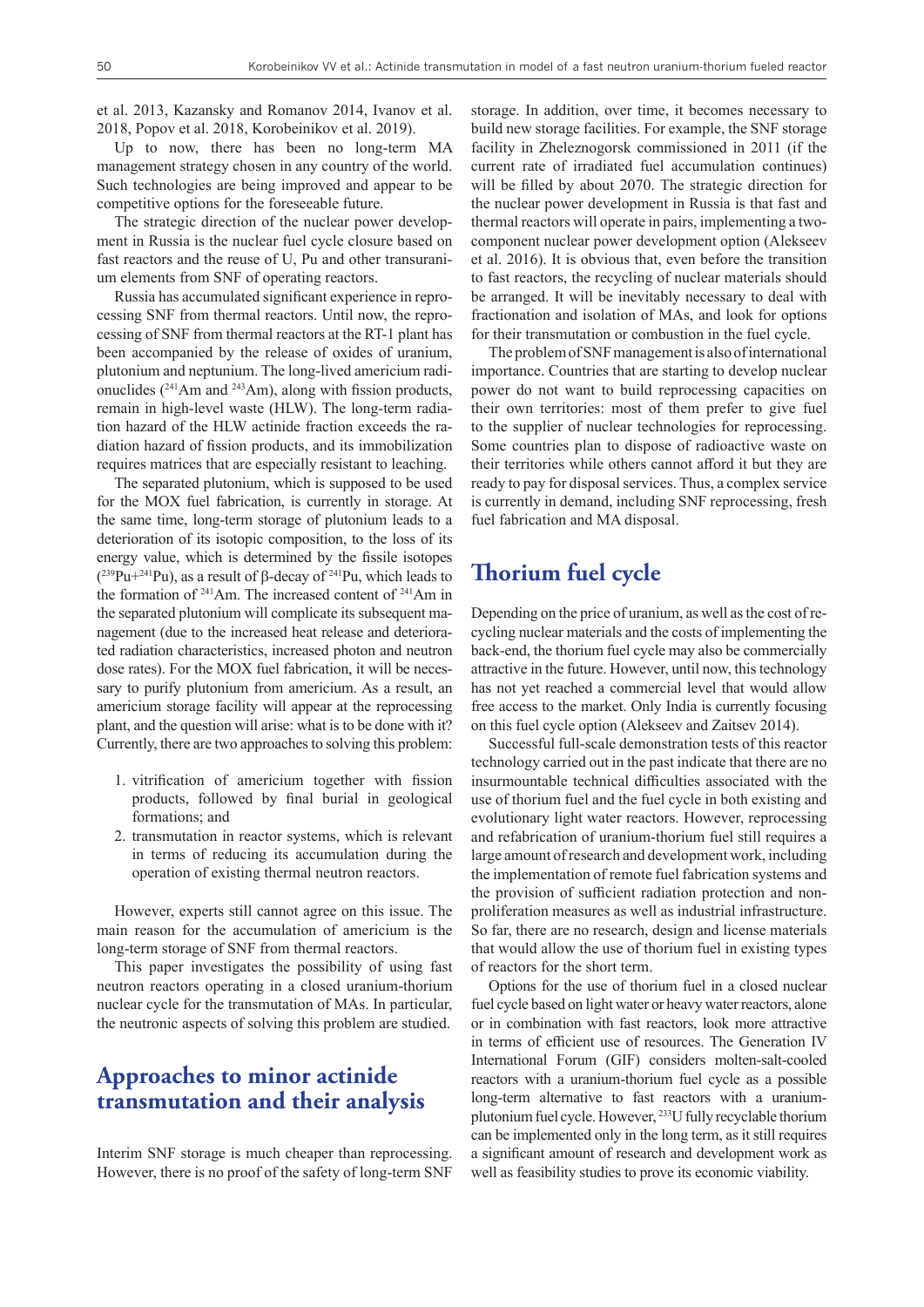Fast reactors (FR) can also operate in the uraniumthorium fuel cycle; however, the features of **<sup>233</sup>**U-**<sup>232</sup>**Th fuel in the fast neutron spectrum are inferior to the uraniumplutonium fuel cycle in terms of breeding characteristics. Nevertheless, the use of uranium-thorium fuel in FRs can provide a solution to some local problems, such as reducing the void reactivity effect (up to a negative value), reducing the production of transuranium nuclides in the fuel cycle, the production of uranium-233, etc.

# **Calculation studies of the americium transmutation in a fast U-Th-fueled reactor**

For calculation studies on the transmutation of MAs, a modified core of the RBEC reactor (Alekseev et al. 2004) was used, in which the volume fraction of fuel  $= 0.233$ , of steel =  $0.116$ , of the coolant = 0.625, and of the gap = 0.028. Uranium-plutonium fuel was substituted for uranium-thorium fuel with the addition of americium. The calculations were carried out using the SERPENT-2 program code and the JEFF-3.1.1 library supplied with this program code (Leppanen 2015). The studies were conducted on three model options of a fast reactor using oxide fuel with the addition of the same amount of americium oxide by weight.

In Option 1, americium oxide was homogeneously mixed into uranium-thorium fuel of the reactor core.

**Table 1.** Fuel nuclide composition during burnup in Option 1,  $10^{-24}$  nucl/cm<sup>3</sup>

| <b>Nuclide</b> | <b>Beginning</b> | 16 years     |
|----------------|------------------|--------------|
| $U-235.$       | $1.068E - 3$     | $3.653E - 4$ |
| $U-232.$       | $\Omega$         | 7.953E-7     |
| $U-233.$       | $\Omega$         | $2.145E - 4$ |
| $Th-232$       | $3.244E - 3$     | $2.812E - 3$ |
| $Np-237$       | $\theta$         | $4.181E - 5$ |
| $Pu-238$       | $\Omega$         | $6.361E - 4$ |
| $Pu-239$       | $\Omega$         | $5.613E - 5$ |
| $Pu-242$       | $\Omega$         | 1.808E-4     |
| $Am-241$       | $3.123E - 3$     | $1.247E - 3$ |
| Am-243         | $\Omega$         | $2.046E - 3$ |
| $Cm-242$       |                  | $3.105E - 3$ |

**Table 2.** Fuel nuclide composition during burnup in Option 2,  $10^{-24}$  nucl/cm<sup>3</sup>

| <b>Nuclide</b> | <b>Beginning</b> | 16 years       |
|----------------|------------------|----------------|
| $U-235.$       | $\left( \right)$ | 3.28597E-6     |
| $U-238.$       | $3.16144E - 3$   | 2.70836E-3     |
| $Np-237$       | $\Omega$         | 3.36872E-5     |
| $Pu-238$       | 2.10800E-5       | 6.70935E-4     |
| $Pu-239$       | 4.40887E-4       | 4.11552E-4     |
| $Pu-240$       | 3.24056E-4       | 2.59988E-4     |
| $Pu-241$       | 1.45740E-4       | 3.70718E-5     |
| $Pu-242$       | $1.14040E - 4$   | 2.81647E-4     |
| $Am-241$       | 3.12298E-3       | $1.18027E - 3$ |
| Am-243         | $\Omega$         | 3.65460E-5     |
| $Cm-242$       |                  | 3.22524E-5     |

In Option 2, a similar procedure was carried out for uranium-plutonium fuel. The mass of uranium-235 and plutonium in both options was equal. The plutonium vector coincided with the original model of the RBEC reactor and had the form: Pu-238 =  $2\%$ , Pu-239 =  $42\%$ , Pu-240 =  $31\%$ , Pu-241 =  $14\%$ , and Pu-242 =  $11\%$ . The mass of uranium-238 coincided with that of thorium-232 in Option 1.

Option 3 was heterogeneous with the core divided into two subcores: one with americium oxide and the other with uranium-thorium oxide fuel. The core was divided into two equal volumes, and americium was transferred from the outer core to the inner one, whereas uranium-thorium fuel, on the contrary, to the outer one. In terms of the mass of uranium-235 and thorium-232, Option 3 coincided with Option 1.

Tables 1–4 show the results of calculating the change in the fuel nuclide composition over 16 years of fuel irradiation in a reactor loaded with uranium-thorium fuel with the addition of americium oxide for the three model options described above.

Table 4 for comparison with Option 3 shows the results of the transmutation of americium with account of its isotopic composition. The results show that the transmutation rates of americium-241 in both options are quite close.

Fig. 1 shows the change in the mass of americium over the years of irradiation for the three model options of fast neutron reactor cores. It can be seen from the results that the transmutation of americium has a higher rate for the core with its heterogeneous distribution. This phenomenon can be explained based on the data from Table 5.

**Table 3.** Fuel nuclide composition during burnup in Option 3,  $10^{-24}$  nucl/cm<sup>3</sup>

| <b>Nuclide</b> | <b>Beginning</b> | 16 years     |
|----------------|------------------|--------------|
| $U-232.$       | 0                | $4.44E - 7.$ |
| $Np-237$       | $\theta$         | $4.80E - 5$  |
| $Pu-238$       | $\theta$         | $1.25E - 3$  |
| $Pu-239$       | $\theta$         | $1.52E - 4$  |
| $Pu-240$       | $\theta$         | $1.61E - 5$  |
| $Pu-242$       | $\theta$         | $3.91E - 4$  |
| $Am-241$       | $6.25E - 3$      | $1.72E - 3$  |
| Am-243         | $\theta$         | $5.90E - 5$  |
| $Cm-242$       | $\theta$         | $6.62E - 5$  |
| $Cm-244$       | 0                | $1.61E - 5$  |

**Table 4.** Fuel composition change, when the isotopic composition of Am in Option 3 is taken into account

| <b>Nuclide</b> | <b>Beginning</b> | 16 years     |
|----------------|------------------|--------------|
| $U-232.$       | $\theta$         | $7.34E - 10$ |
| $Np-237$       | $\theta$         | $4.24E - 5$  |
| $Pu-238$       | $\theta$         | $1.13E - 3$  |
| $Pu-239$       | $\theta$         | $1.40E - 4$  |
| $Pu-240$       | $\Omega$         | $7.04E - 5$  |
| $Pu-242$       | $\Omega$         | $3.54E - 4$  |
| $Am-241$       | $5.60E - 3$      | $1.51E - 3$  |
| Am-243         | $6.34E - 4$      | $2.70E - 4$  |
| $Cm-242$       | $\Omega$         | $5.94E - 5$  |
| $Cm-244$       | $\Omega$         | $1.73E - 4$  |
| $Am-242m$      | $4.40E - 6$      | 7.58E-5      |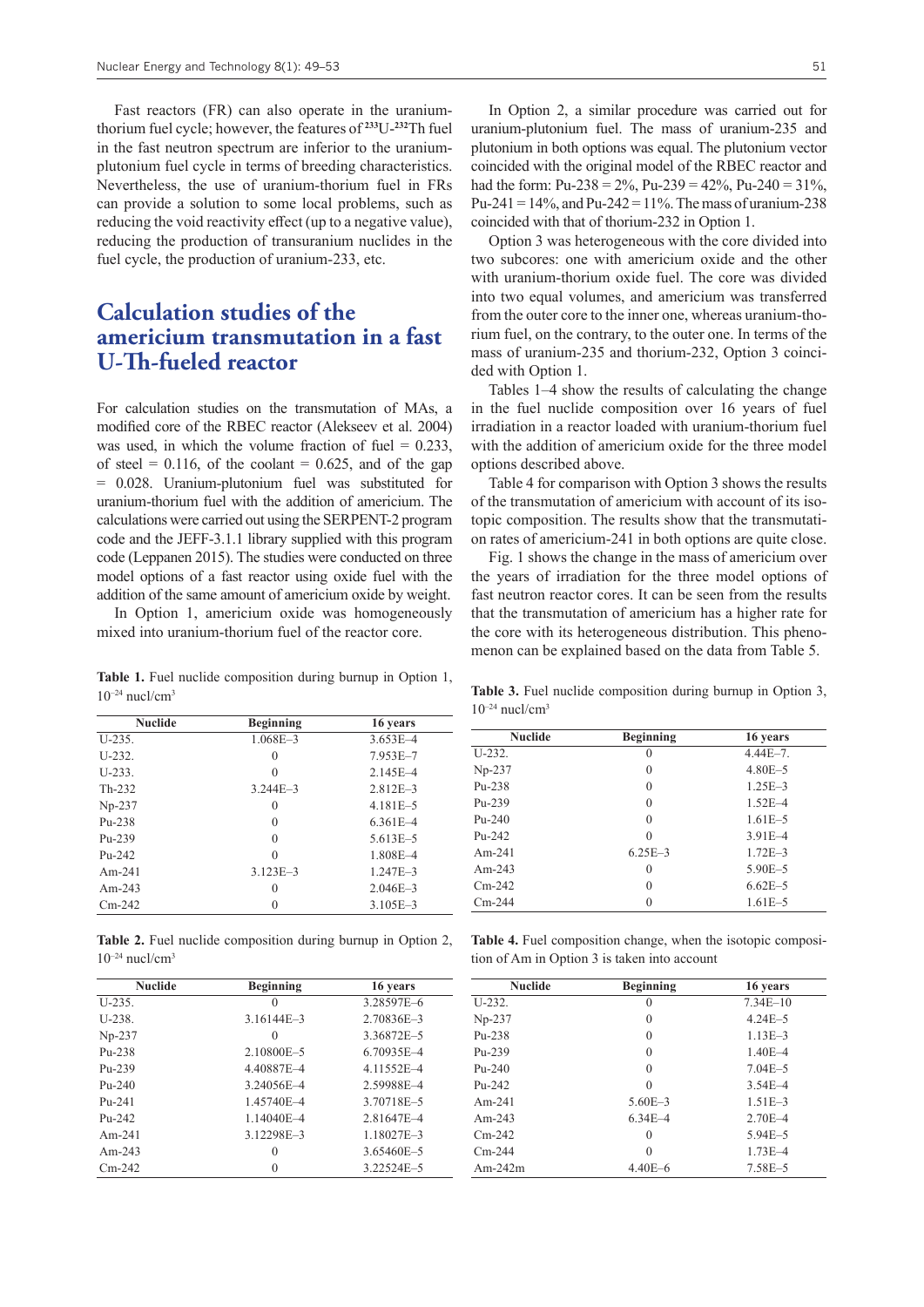**Table 5.** Spectrum-integrated characteristics of the cores

|               | U-Th cycle, hom | U-Th cycle, het | U-Pu cycle, hom |
|---------------|-----------------|-----------------|-----------------|
| $E_{av}$      | $3.28E - 1$     | $3.83E-1$       | $3.21E - 1$     |
| $\sigma$ fis  | $3.64E-1$       | $4.43E - 1$     | $3.53E-1$       |
| $\sigma$ capt | 1.09E0          | $9.84E - 1$     | 1.13E0          |
| $\alpha$      | 2.99E0          | 2.22E0          | 3.19E0          |
| Pfis          | $2.51E-1$       | $3.10E-1$       | $2.38E-1$       |

Table 5 presents the spectral average characteristics for americium in fast reactors for the considered Am transmutation options. These characteristics include:

- $\sigma_{\text{fis}}$ ,  $\sigma_{\text{cart}}$ : the spectrum-average fission and capture cross sections;
- $P_{\text{f}}$ : spectrum-average fission probability;
- $\bullet$   $\alpha$ : the capture-to-fission cross section ratio;
- $E_{\mu\nu}$ , MeV: spectrum-average neutron energy.

The heterogeneous variant was averaged over the spectrum of the core with Am. The data in Table 5 show that the average neutron energy in the core with a heterogeneous arrangement of americium is higher than in the other two options. Therefore, the fission cross section is higher than in the two remaining options. The sum of the fission and capture cross sections is also higher for the option with a heterogeneous distribution of americium, which means that the americium transmutation process will go faster. Fig. 2 shows the change in  $K_{\text{eff}}$  for the calculated systems.

Fig. 3 shows for comparison the plutonium vectors of the considered options of fast neutron reactors using uranium-thorium fuel (Option 1) and uranium-plutonium (Option 2) fuel. It can be seen from the research results that in both options, after 16 years of irradiation, approximately the same amounts of plutonium-238 are formed but, for the option with uranium-thorium fuel, significantly smaller amounts of plutonium-239 and plutonium-240 are produced. Thus, the transmutation of americium in a uranium-thorium reactor results in sufficiently pure plutonium-238, which is a fairly popular material for radioisotope energy sources (RITEGs).

#### **Conclusion**

The present work describes the studies carried out on the transmutation of americium in fast neutron uraniumthorium fueled reactors. The advantages of implementing this approach to transmutation as compared to the traditional uranium-plutonium approach are quite obvious. Thus, for example, a traditional fast reactor using uranium or MOX fuel for transmutation, in addition to the "external" americium, will additionally produce its "internal" one.

#### **References**

■ Alekseev PN, Alekseev SV, Andrianova EA, Asmolov VG, Dekusar VM, Zrodnikov AV, Tsybulsky VF (2016) Two-component Nuclear Power System with Thermal and Fast Reactors in a Closed Nuclear Fuel Cycle. Edited by Academy of the RAS Ponomaryov- Stepnoy



**Figure 1.** Change in the mass of americium in different model options of transmutation over 16 years.







**Figure 3.** Plutonium nuclide contents in different transmutation options.

An interesting additional effect of using americium for transmutation in a fast U-Th fueled reactor is the production of sufficiently pure plutonium-238, which is in demand for spacecraft, medical and other purposes.

The problem of developing a real design of such a reactor fueled with uranium-thorium remains open. There is a growing interest in developing reactors implementing the uranium-thorium cycle not only in Russia but also abroad. However, there are no industrial facilities yet.

N.N. Tekhnosfera Publ, Moscow, 160 pp. [ISBN 978-5-94836-434-6] [in Russian]

 Alekseev PN, Vasiliev AV, Mikityuk KO, Subbotin SA, Fomichenko PA, Shchepetina TD (2004) Optimization of Conceptual Solutions